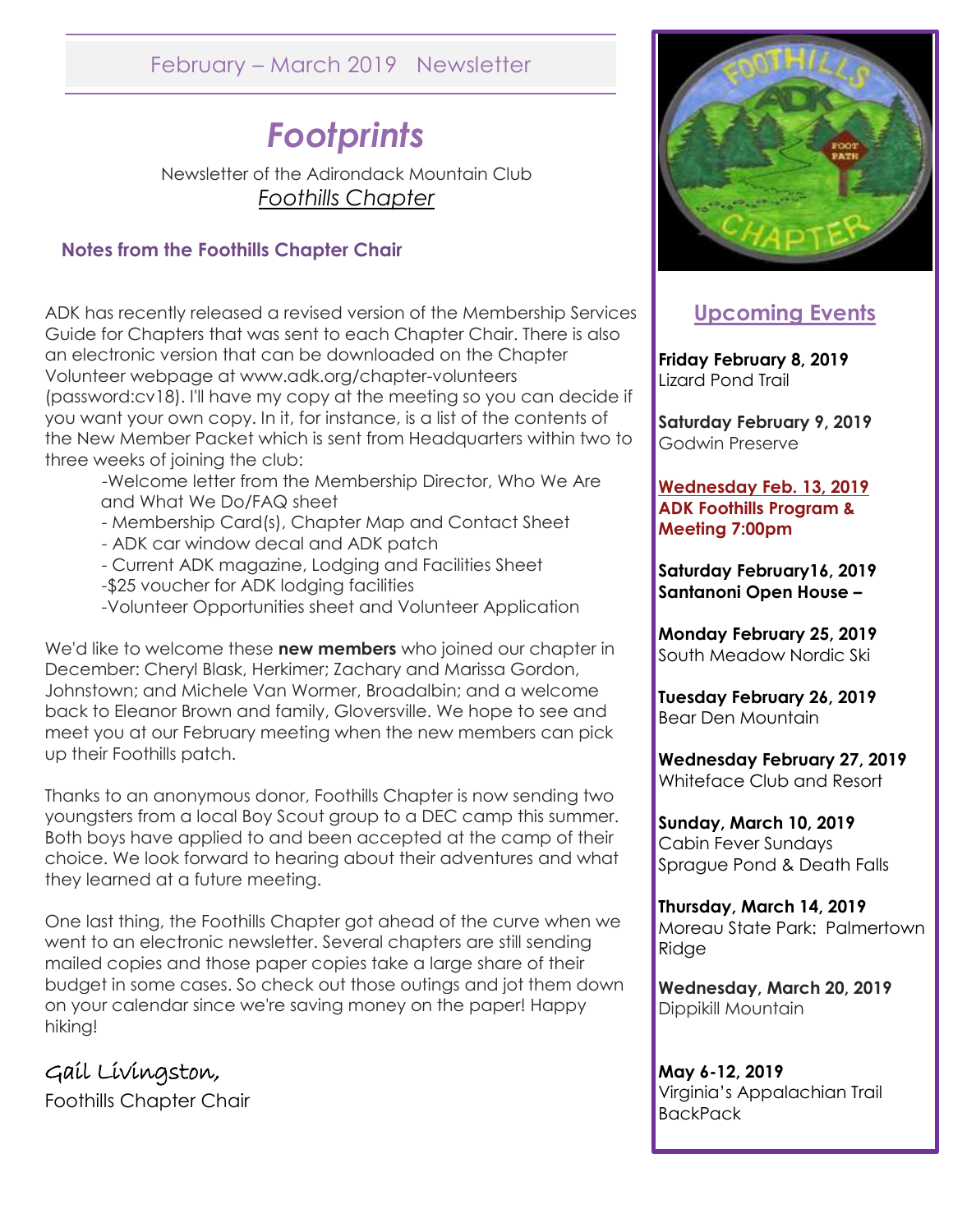

**Friday, February 8, 2019 Lizard Pond Trail**



Lizard Pond is an attractive destination with a lean to and campsite near Garnet Lake in the Wilcox SF. We will start our snowshoe from the Garnet Lake boat launch. After crossing the lake-(ice conditions permitting) there is a short ascent of 3/4 mile but after that the trail levels out and reaches Lizard Pond with a lean-to and campsite, where we'll have our lunch.

Distance: 4 mi RT

Difficulty: Ski-intermediate. Snowshoe-novice.

Contact Jan MacLauchlin: [janmac48@yahoo.com](mailto:janmac48@yahoo.com) 518-993-4255

#### **Saturday February 9, 2019 Godwin Preserve**



This hike had to be postponed in December because of family illness, so let's try again. The Godwin Preserve is part of the Lake George Conservancy near the head of Lake George's Northwest Bay. The land was purchased in June, 2016 and the trail's official opening was in July of 2016. We'll start from the trailhead on Pandarum Road and continue to a view of Pole Hill Pond on an adjoining preserve. Then we'll climb (steeply) to Walnut Ridge for "spectacular views of Lake George." Returning to the trailhead we'll decide if we want to add another mile or two to Amy's Park.

Minimum 4 mi., maximum 6 mi. Rating: C+ Leader: Gail Livingston [pepperjack@frontiernet.net](mailto:pepperjack@frontiernet.net) or 518-725-6202

~~~~~~~~~~~~~~~~~~~~~~~~~~~~~~~~~~~~~~~~~~~~~~~~~~~~~~~~~~~~~~~~~~~~~~~~~~~~~~~~

### **Wednesday February 13, 2019**

### **ADK Foothills Program\*\* and Meeting 7:00 at the Sr Center, Gloversville**

#### **\*\*Attracting Birds (and Butterflies!) to Your Backyard**

We don't have to travel far and wide to enjoy birds, butterflies, and other interesting wildlife. In this slide-illustrated program, we cover the basics of creating a wildlife habitat right in our own backyards by providing food, water, and shelter using both man-made structures and natural plantings. We cover types of feeders and feed, plantings and cover for birds and butterflies. We also answer some common questions such as how to deal with squirrels and hawks. Photographs show many of the common and less common backyard visitors to the northeast. Enjoy the show, and bring your questions!

#### **About the Speakers**

The award-winning nature photography of Scott Stoner and Denise Hackert-Stoner of Naturelogues has been exhibited in many galleries throughout New York's Capital region. Their work has appeared in numerous publications including Birder's World, New York State Conservationist, the books, "New York Wildlife Viewing Guide," "In Praise of Poison Ivy by Anita Sanchez," and "Birding the Hudson Valley by Kathryn J Schneider, and the Albany Times Union. They offer natural history slide programs for adults and children as well as sales of their nature photography and note cards. Visit them at naturelogues.com or on Facebook.

~~~~~~~~~~~~~~~~~~~~~~~~~~~~~~~~~~~~~~~~~~~~~~~~~~~~~~~~~~~~~~~~~~~~~~~~~~~~~~~~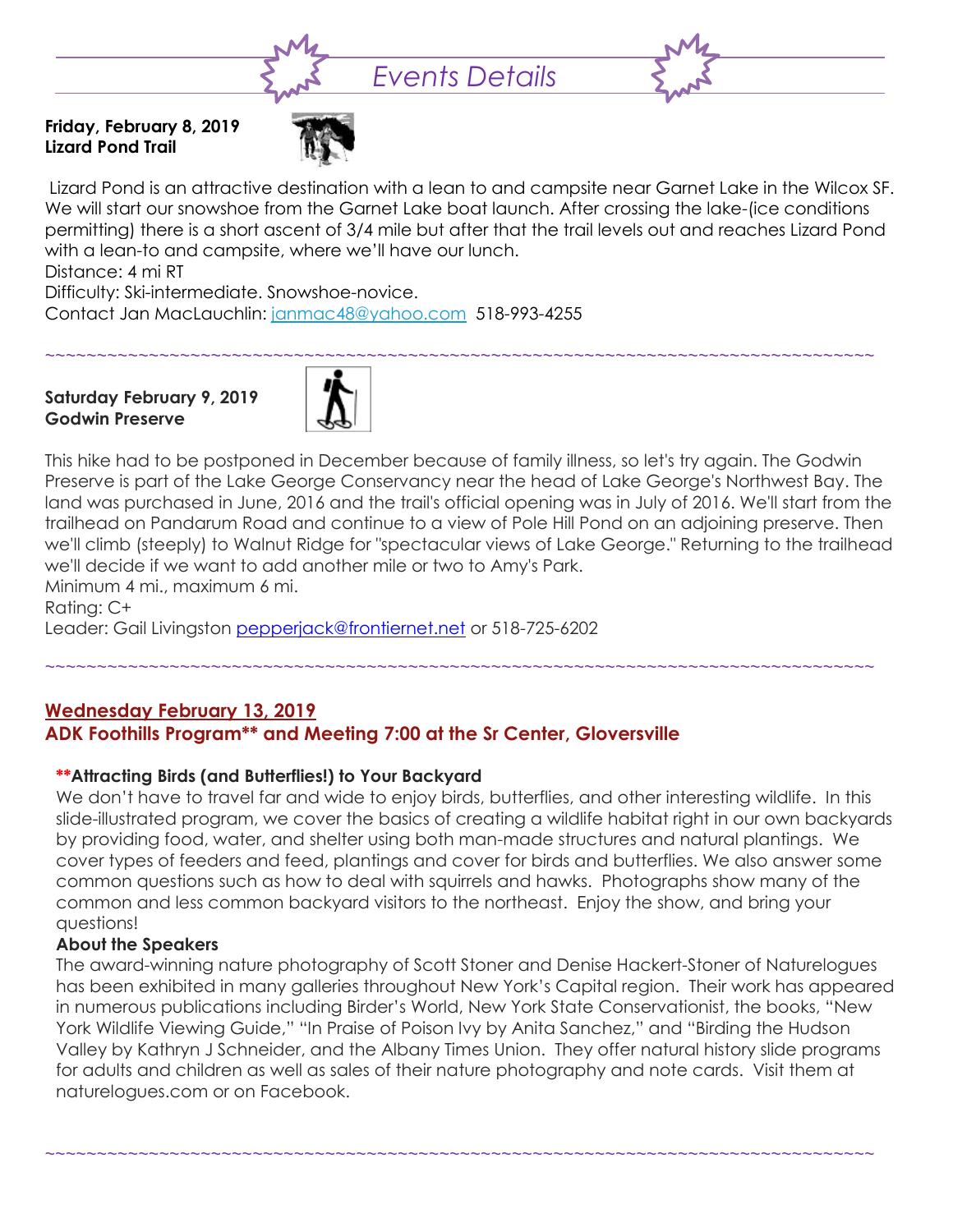#### **Saturday February16, 2019 Santanoni Open House –or not…**



While some may crosscountry ski or snowshoe 5 miles one way into Great Camp Santanoni and enjoy hot drinks and a warm fire in the Artist Studio and Great Camp tours, I would like to explore the annex trail to the Adirondack Interpretive Center and ski or snowshoe the trails around the SUNY-ESF Adirondack Interpretive Center along Rich Lake and Belden Lake. We can park cars at Santanoni parking lot trailhead and take the Santanoni Trail for .5m to the Connector Trail for .5 to connect to the 4 miles of trails at the Visitors Center. There are exhibits, hot drinks and bathrooms at the visitors center. Mileage: Great Camp Santanoni-10mi. round trip.

Adirondack Interpretive Center via Connector Trail @6mi.RT. (If we want more, when we return on the Connector Trail we can add 1 mile total if we go to the Santanoni Farm and back.) Contact: Marie Naple, [marie.naple@usa.net,](mailto:marie.naple@usa.net) 619-518-3655

There will be people going the whole route to Santanoni also, if that's your preference-Contact Leader: Sharon Getman [gogimpygo@yahoo.com](mailto:gogimpygo@yahoo.com) or 518.673.5216

Please contact Marie if you would like to do **Kings Flow to Puffer Pond**, **Whortleberry Pond and Ross Pond, and Foxy Brown at Piseco Airport**. We can agree on a date with those interested-the sooner the better!

~~~~~~~~~~~~~~~~~~~~~~~~~~~~~~~~~~~~~~~~~~~~~~~~~~~~~~~~~~~~~~~~~~~~~~~~~~~~~~~~

~~~~~~~~~~~~~~~~~~~~~~~~~~~~~~~~~~~~~~~~~~~~~~~~~~~~~~~~~~~~~~~~~~~~~~~~~~~~~~~~

Marie Naple, [marie.naple@usa.net,](mailto:marie.naple@usa.net) 619-518-3655.

#### **Monday, February 25, 2019 South Meadow Nordic Ski**



This truck road is located off the Adirondack Loj road in the midst of the High Peaks. Skiing the welltraveled wide road will lead to a delightful trail through thick evergreens and northern hardwoods to the south side of March Dam. Here you are somewhat in a bowl with imposing high peaks surrounding you. We will return the same way. 8 miles round trip.

~~~~~~~~~~~~~~~~~~~~~~~~~~~~~~~~~~~~~~~~~~~~~~~~~~~~~~~~~~~~~~~~~~~~~~~~~~~~~~~~

rated C

.

Contact Leader Sharon Getman [gogimpygo@yahoo.com](mailto:gogimpygo@yahoo.com) or 518.673.5216

**Tuesday, February 26, 2019 Bear Den Mountain**



This lightly visited mountain is located above the Ausable River in the Wilmington wilderness area. It lies within the Whiteface Mountain Ski area but we only use their parking lot. This trail is 2.2 one way with an elevation change of 886' but is still challenging. The summit features amazing views from rocky ledges. Heavy snowfall could alter this trip.

Rated C+

Contact Leader Sharon Getman [gogimpygo@yahoo.com](mailto:gogimpygo@yahoo.com) or 518.673.5216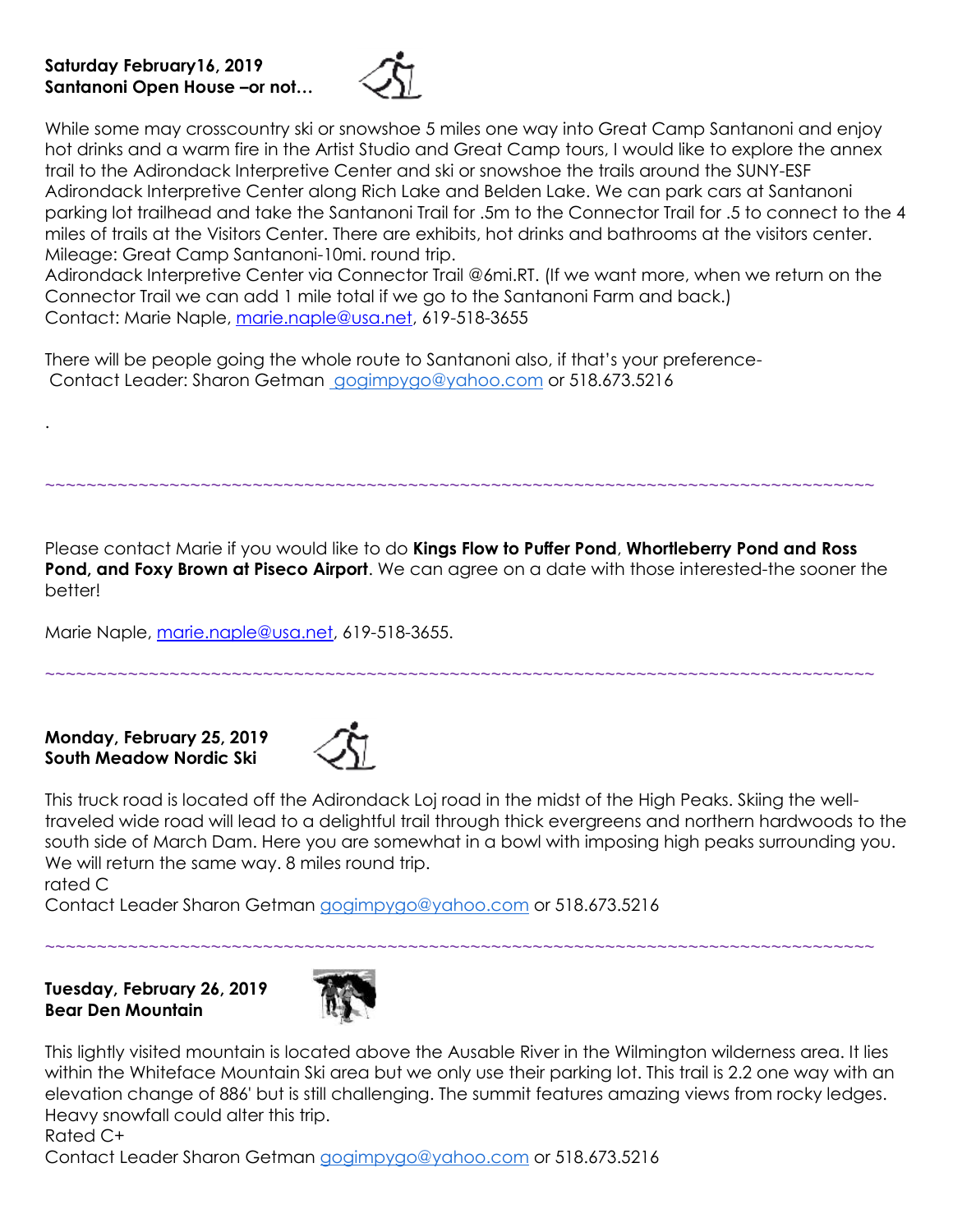#### **Wednesday, February 27, 2019 Whiteface Club and Resort**



An easy time nordic skiing on gentle, groomed trails. Cost \$8. - \$10. We will also access their backcountry trail and check out the famous jack rabbit trail. Bring a lunch or visit their on site restaurant.

~~~~~~~~~~~~~~~~~~~~~~~~~~~~~~~~~~~~~~~~~~~~~~~~~~~~~~~~~~~~~~~~~~~~~~~~~~~~~~~~

Contact Leader Sharon Getman [gogimpygo@yahoo.com](mailto:gogimpygo@yahoo.com) or 518.673.5216.

**Sunday, March 10 2019 The Adirondack Experience Cabin Fever Sundays Sprague Pond & Death Falls**



1:30 lecture with Elizabeth Folwell and Niki Kourofsky discussing Adirondack's Life's Our Towns-the park's fascinating human landscape of quirky characters and colorful tales.

Before the lecture we will hike into **Sprague Pond** near Indian Lake .6 mi round trip and **Death Falls** aka Secret Falls near Raquette Lake .6 mi round trip and if there is time we can walk through Golden Beach State Park.

Leader: Marie Naple, [marie.naple@usa.net,](mailto:marie.naple@usa.net) 619-518-3655.

#### **Thursday, March 14, 2019 Moreau State Park: Palmertown Ridge**



~~~~~~~~~~~~~~~~~~~~~~~~~~~~~~~~~~~~~~~~~~~~~~~~~~~~~~~~~~~~~~~~~~~~~~~~~~~~~~~~

Moreau State Park has many trails to explore. One of my favorites crosses the Palmertown Ridge. We'll spot cars at each end of the trail so that we hit about 5 viewpoints. The first will be overlooking Moreau Lake. The other viewpoints all overlook the Spier Falls Dam and the Hudson River. Its still winter so we may need snowshoes and/or spikes.

~~~~~~~~~~~~~~~~~~~~~~~~~~~~~~~~~~~~~~~~~~~~~~~~~~~~~~~~~~~~~~~~~~~~~~~~~~~~~~~~

6.2 miles with about 1500' ascent

Leader: Nancy Buckley [nancyb@aol.com](mailto:nancyb@aol.com) 518-863-6392 (home) 518-542-1362 (cell)

**Wednesday, March 20, 2019 Dippikill Mountain**



This is a small but fun mountain in the Wilcox Lake Wild Forest in the Town of Thurman.

The area is owned by the SUNY Albany Student Association. We will use the ridge trail to ascend 600' in a clockwise direction. The nondescript summit has a few viewing spots. Views may be had of the High Peaks and the Hudson River and Lake George peaks. We skirt the pretty pond in a coniferous forest then return to a previous trail. The lollipop trip totals

4.2 miles

Rated C

Contact . Leader: Sharon Getman [gogimpygo@yahoo.com](mailto:gogimpygo@yahoo.com) or 518.673.5216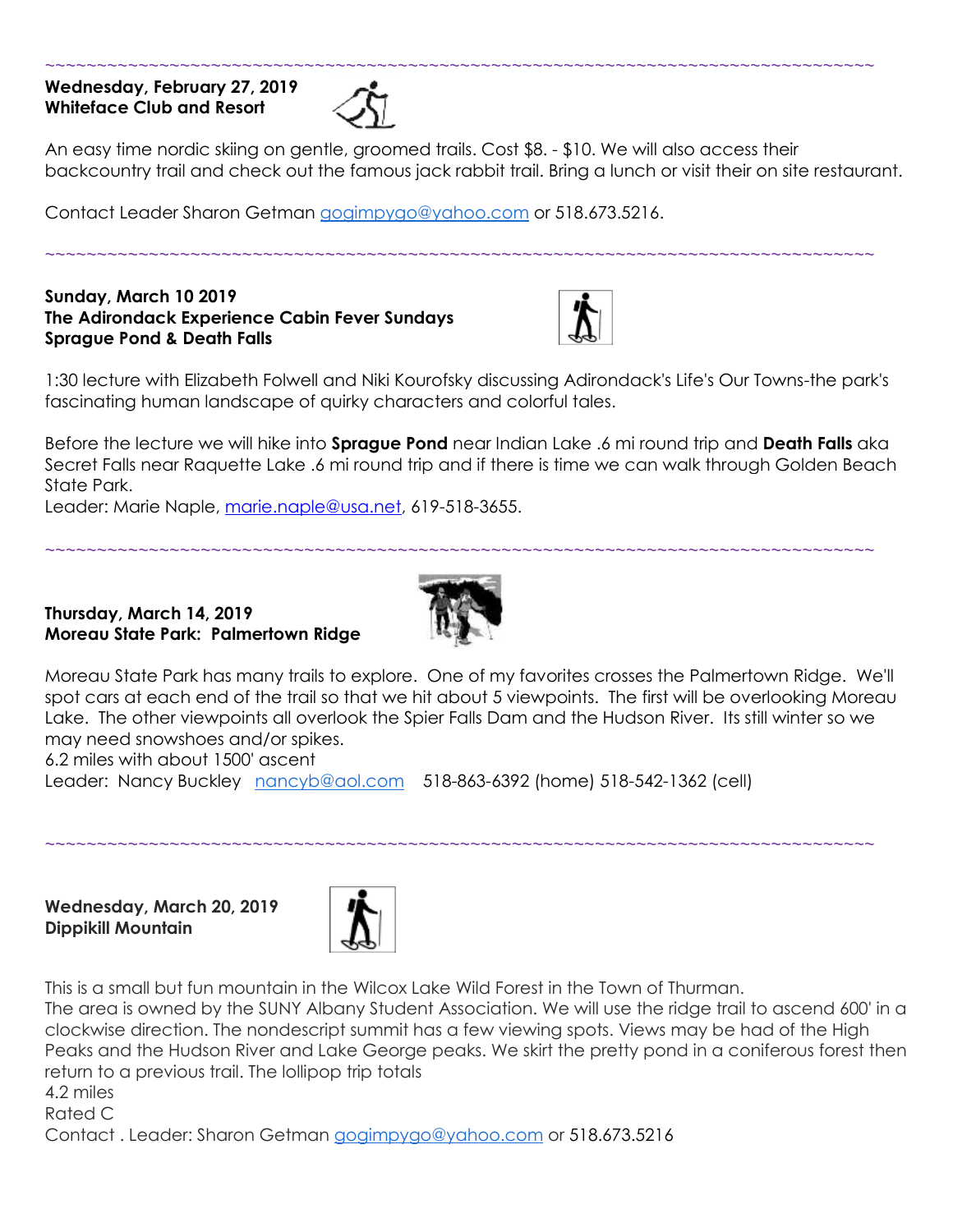#### **May 6-12, 2019 Appalachian Trail (AT) in Virginia**



Are you interested in hiking Virginia's Triple Crown- Dragons Tooth, McAfee Knob, and Tinker Cliffs on the Appalachian Trail? Sharon Getman and Jan MacLauchlin will be leading a trip there in early May. The plan is to daypack Dragons Tooth and head north on the Sawtooth Ridge to Catawba, spending 2 nights in hostels. We will then backpack 20 miles over McAfee Knob and Tinker Cliffs to our end point at interstate 81 interchange. This event will be at a slow pace. Expect many people especially thru hikers. Limited participation.

~~~~~~~~~~~~~~~~~~~~~~~~~~~~~~~~~~~~~~~~~~~~~~~~~~~~~~~~~~~~~~~~~~~~~~~~~~~~~~~~

Contact Sharon Getman [gogimpygo@yahoo.com](mailto:gogimpygo@yahoo.com) or 518.673.5216



~~~~~~~~~~~~~~~~~~~~~~~~~~~~~~~~~~~~~~~~~~~~~~~~~~~~~~~~~~~~~~~~~~~~~~~~~~~~~~~~

**Mt Francisco** (CANCELLED- BUT…) Tuesday Dec. 18, 2018



Backpacks were ready and sandwiches made so an impromptu thru hike was arranged instead. Four hikers went from Pumpkin Hollow Rd to Creek Rd utilizing the Old Farm Rd. This is a normally wet trail, but for December teen temperatures, spikes worked perfectly. We lunched very briefly at the windy lean to on Murphy Lake. Middle Lake was next and a view of Bennett was had before our descent out. Hikers were Nancy B, Nolan M, Arlo K, Sharon G and Piper.

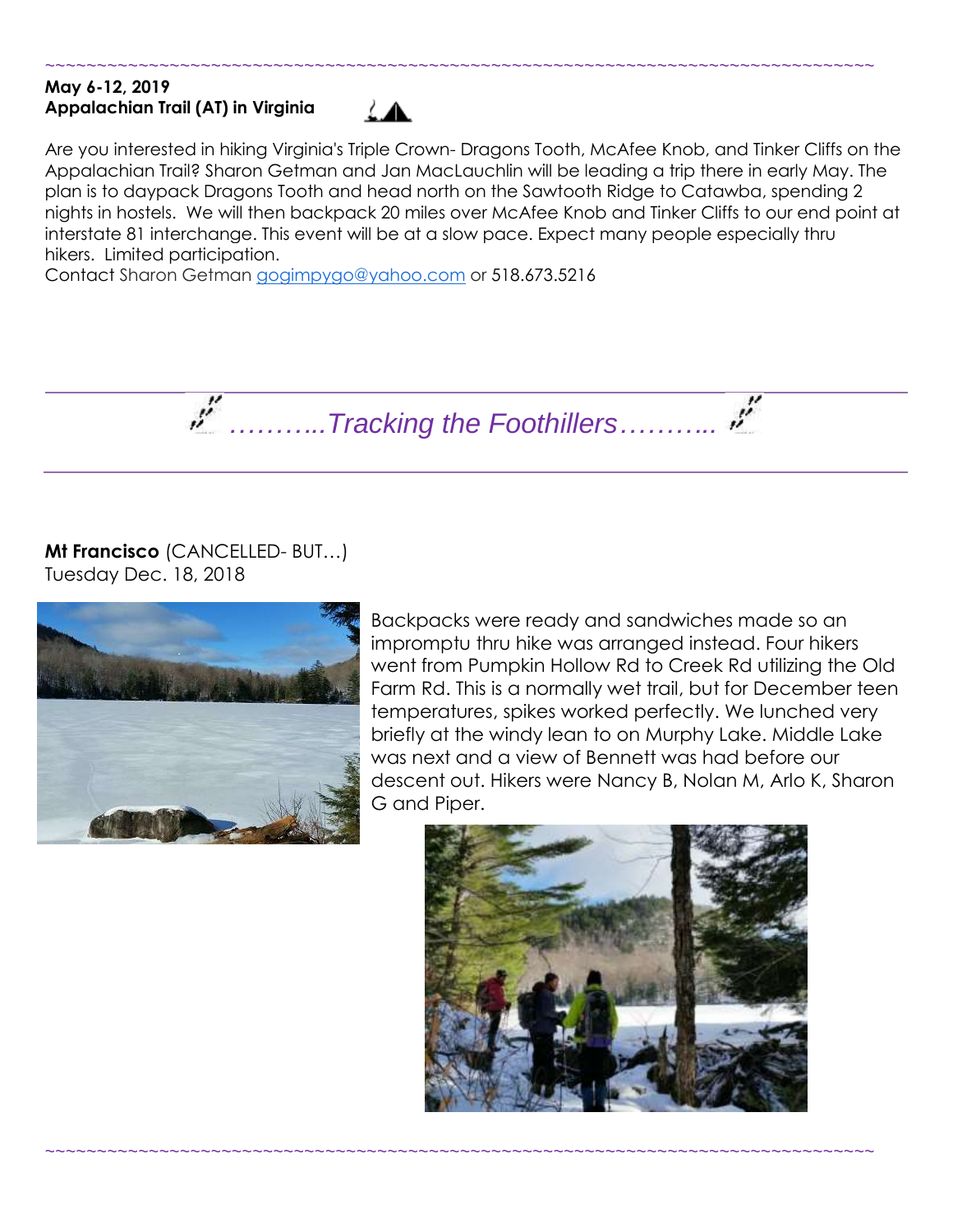#### **Full Moon Event- Nick Stoner & Irving Pond**

December 22, 2018



The moon did not make an appearance through the clouds and flurries but 17 people had a wonderful time. We began with fruit and beverages, followed by a delicious and plentiful buffet dinner at the Nick Stoner 19th Hole restaurant. In accordance with the season we had several drawings for gifts. A chico bag was especially interesting. 14 hikers decided to venture into the

elements for a hike to Irving Pond. Being in the dark, hearing the rushing water, the blasting wind, seeing the bobbing

headlamps and colored lights, all made for a sensory experience. Thanks to all!

Attended by: Betsy B, Sue R, Arlo K, Jane R, Kathy M, Kathy S, Paul and Val L, Jan and Bill M, Dianne K, Rich N, David N, Thora B, Charlie B, Kevin and Sharon G, leader.



#### **Hackensack Mt**

January 5, 2019

Was it a bad omen to have rain pelting my window at 7 am? Would I be hiking alone? Of course not! We had a splendid day discovering this little mountain that looms up in the hamlet of Warrensburg. To extend this hike the thought was to sweep south before our ascent but there were many social trails that had us going in circles. We backtracked to a major intersection to climb the steep north side. At times this was a tough go, icy in spots, big steps, and huge rock slabs but fortunately short. The top of Hackensack is fairly flat with views from the "flag" site and the actual summit. It has myriad open rocks with great views. The sun shining, no wind, mackerel clouds, blue sky and great people made for a stellar January day. We descended gently on the north side following an old road. A total of 3.5 miles. While in the area we stopped at the famous Oscars Smokehouse then dined at the Lake George Pub and Brewery. One last gift was the gorgeous pink and blue sky on the drive home. Hikers were Dave Nilsen, Thora Blackwood, Marie Naple, Paul and Val Levine, Jan MacLauchlin, Arlo Klinetob, Kevin and Leader, Sharon Getman with Piper.

~~~~~~~~~~~~~~~~~~~~~~~~~~~~~~~~~~~~~~~~~~~~~~~~~~~~~~~~~~~~~~~~~~~~~~~~~~~~~~~~



*Hmm.. where are we...???*



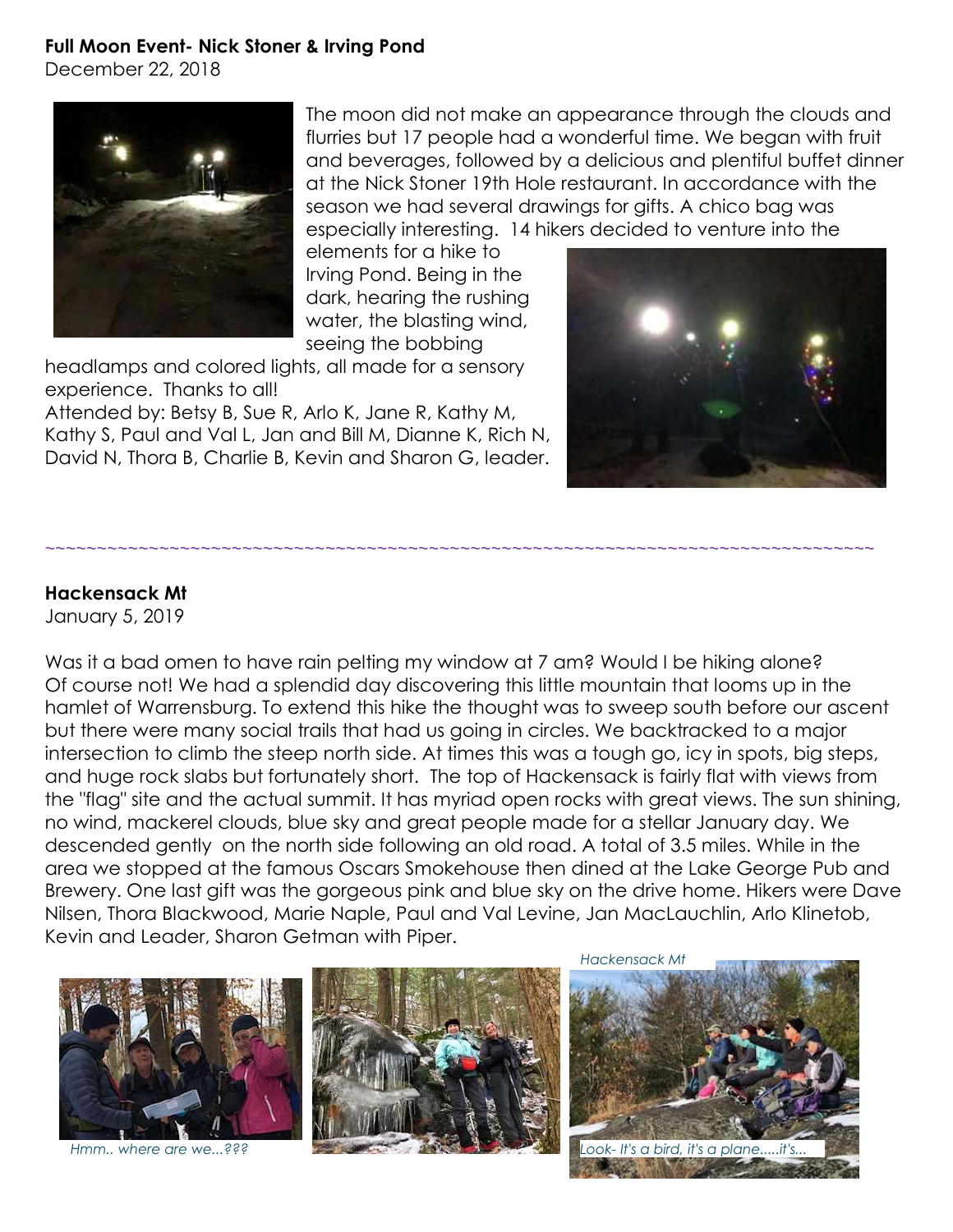### **Potash Mt**

January 9, 2019

Potash Mt is one that catches your eye, especially traveling up Rte 9N because it stands out like a big bump in the surrounding landscape. Our climb through newly fallen wet snow was challenging at times. Spikes or snowshoes??- that was the question. With snow consistently balling up under spikes, the change to snowshoes up the steeper section aided in traction. The 2 hr & 1.6 mi climb was worth it, as views from the top are phenomenal! Three hearty hikers braved the (predicted but over-rated) elements to enjoy a beautiful day and fresh air exertion, Marie Naple, Sharon Getman, and Leader-Jan MacLauchlin.

~~~~~~~~~~~~~~~~~~~~~~~~~~~~~~~~~~~~~~~~~~~~~~~~~~~~~~~~~~~~~~~~~~~~~~~~~~~



**ADK Winter Outing** Mad River Club at Tug Hill Fri-Sun, January 18-20, 2019

Linda Smitas and Marie Naple decided to drive to their first Winter Outing even though the weather forecast described an impossible drive home on Sunday. We decided to stay till the snow started Saturday afternoon. We were the first to arrive @ 2pm to meet our hosts, the Iroquois Chapter with Paul Sirtoli, Glenn Tinker & Norm Landis who were feeding the stoves, warming up chili & setting up the registration table for 60 people. About 30 came to the Mad River Club maybe 10 staying nearby.

~~~~~~~~~~~~~~~~~~~~~~~~~~~~~~~~~~~~~~~~~~~~~~~~~~~~~~~~~~~~~~~~~~~~~~~~~~~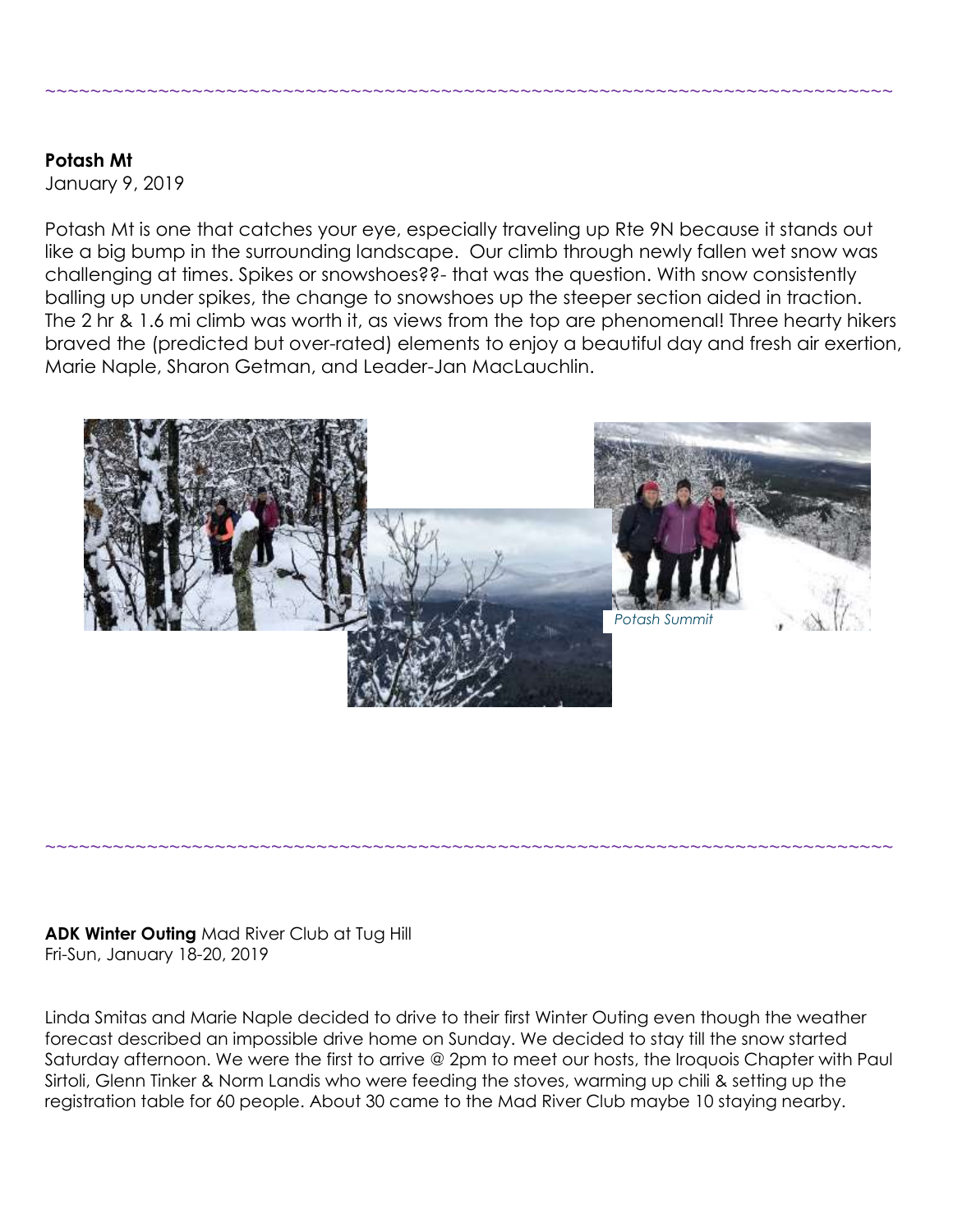Before dinner, Paul, Linda and Marie did a short snowshoe around the property which had many trails. They own property but also lease more for hunting. We met lots of wonderful people. Marie played Scrabble after dinner and jumped when the Jenga tower would fall.

On Saturday, 6 trips were planned; half to xc ski and half to snowshoe. Linda & I went out to Lake Ontario & explored Sandy Island Beach State Park and Selkirk

Shores State Park. We then snowshoed at Salmon River Falls and headed home.

We both said we would definitely go back next year!



*Salmon River Falls & Trail*

#### **Goose Pond and Crane Pond Rd**

Saturday, January 26, 2019

Our snowshoe hike began on Crane Pond Rd. This unmaintained and controversial road provides one of the main entries into the Pharoah Lake Wilderness. The ascent was scenic along the ravines and waterfalls of Alder Brook, and made easier by a broken trail. Our turn off came quickly along the shore of Alder Pond. We broke trail, crossed skinny bridges and ascended about a mile to the north shore of Goose Pond. We refreshed here. The ice covered pond and Pharoah Mountain before us. The group decided we should continue on to Crane Pond. More ascent through hemlock forest then a final descent to Crane Pond. We could only see a tiny portion of very large Crane Pond. It has



many campsites accessible by boat. We checked out waterfalls and natural architecture that began along the trail to Pharoah Mountain. A total of 5.6 miles. Hikers were Marie Naple, Gail Livingston, Jan MacLauchlin, Dorean Page, Sharon Getman and Guest Betsy Earley.

~~~~~~~~~~~~~~~~~~~~~~~~~~~~~~~~~~~~~~~~~~~~~~~~~~~~~~~~~~~~~~~~~~~~~~~~~~~

~~~~~~~~~~~~~~~~~~~~~~~~~~~~~~~~~~~~~~~~~~~~~~~~~~~~~~~~~~~~~~~~~~~~~~~~~~~





*Crane Pond*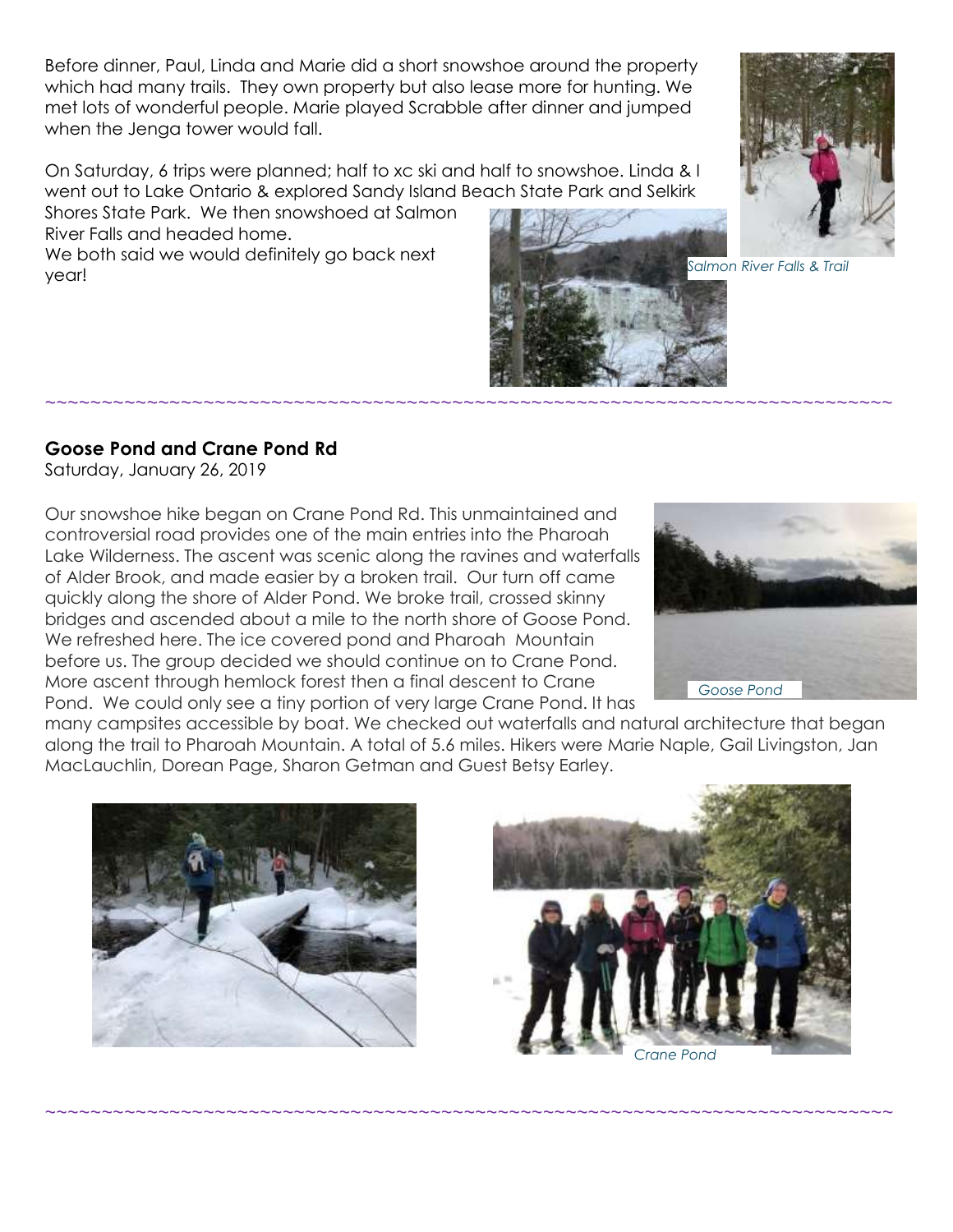#### **ADK Christmas Party, Meeting**

December 12, 2018

Our festive club dinner started at 6 pm complete with a champagne toast! Delicious food...camaraderie, and even a hiking slide show rounding off a nice party.

Meeting was called to order by Acting Chairperson, Gail Livingston.

October minutes read and accepted by Valerie Levine

Treasurers Report - Valerie Lavine \$2212.53 starting balance Disbursements \$600.00: \$150 Senior Center, \$350.00 DEC Camper sponsorship, \$100.00 October Speaker +Dues \$229.20 +T-shirt Sales \$85.00 Current Balance \$1926.73 Discussion concerning CD roll-over for another year, motion made by Kathy S. seconded by Marty K

#### Outings Report - Sharon Getman

Thanks sent to all the volunteers working hard with many different hikes, including 2 coming up in the next 2 weeks Dec 18 Mt. Fransisco and Dec 22 Full moon hike to Irving Pond Please see previous newsletter or Adk calendar for details or contact Sharon at [getman@frontiernet.net](mailto:getman@frontiernet.net)

Education chair -Jane Riley Arranging February speaker -more details to come

Board of Directors Chair - Walt Lane

Discussed recently passed ADK budget adapted Dec.1. Budget chart passed out. including a Summary of Heart Lake Enhancement Program.

Spoke of finalizing the many Heart Lake property improvements such as

Washhouse, concession stand, Yurt building ...making the area a positive and safe hiking experience for all. Encouraged members to browse ADK website, scrolling down to volunteer link for many areas of interest. The above reports will be submitted in the Chapters Manual, and available upon request.

Publicity Chair Marie Naple

2019 Camp Sponsorship winner is Gavin Duessler. Boy Scout, from Broadalbin area.

Gavin will visit our chapter in the future to tell of his camp experience. ADK Sling bag will be purchased for camper Motion to purchase made by Gail L. And seconded by Sandy L.

\*\*Marie requested few photos to be submitted to future Leader Herald Supplement-upload to Marie at [marie.naple@usa.net](mailto:marie.naple@usa.net)

Elections resulted in the following:

Valerie L nominated Gail Livingston for Chairperson

Accepted with grace

——————————-

Sharon Getman accepted nomination for Vice Chairperson

Walt Lane accepted another term as BOD Chair.

Walt Lane accepted offer of Membership Chair

All nominations were motioned for acceptance and seconded by Nancy K, Secretary

8 pm motion for meeting adjournment by Dave N. seconded by Sandy L

Submitted by Nancy Kested ADK Foothills Chapter Secretary